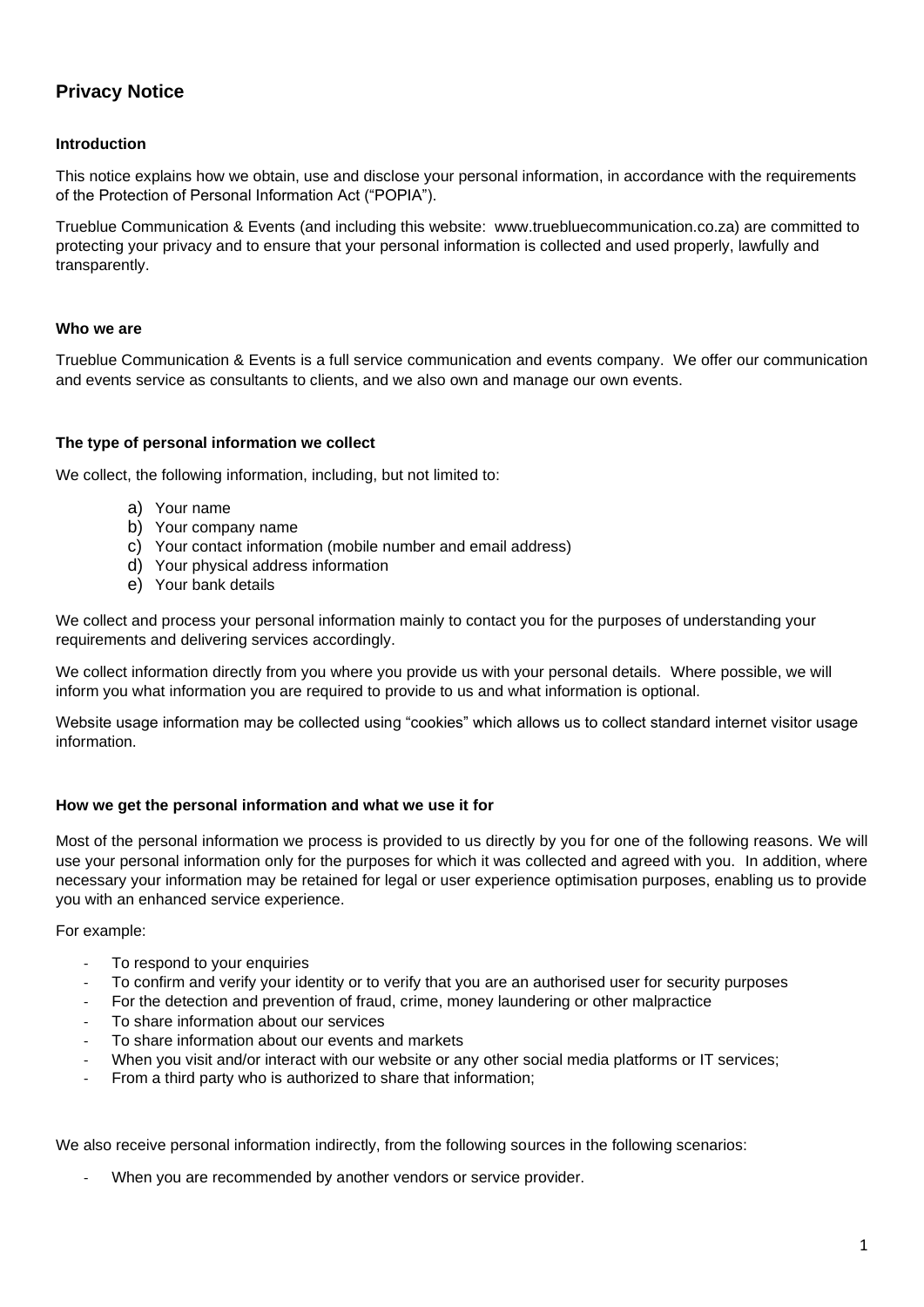We may share this information with and disclose your personal information to our service providers who are involved in the delivery of products or services to you. We have agreements in place to ensure that they comply with the privacy requirements as required by the Protection of Personal Information Act.

We may also disclose your information:

- Where we have a duty or a right to disclose in terms of law or industry codes;
- Where we believe it is necessary to protect our rights.

## **Collection of Information by "Cookies"**

You are aware that information and data is automatically collected through the standard operation of the Internet servers and through the use of "cookies." "Cookies" are small text files a website can use to recognise repeat users, facilitate the user's ongoing access to and use of the Website and allow a website to track usage behaviour and compile aggregate data that will allow content improvements and targeted advertising. Cookies are not programs that come onto your system and damage files. Generally, cookies work by assigning a unique number to you that has no meaning outside the assigning site. If you do not want information collected through the use of cookies, there is a simple procedure in most browsers that allows you to deny or accept the cookie feature; however, you should note that cookies may be necessary to provide you with certain features (e.g., customized delivery of information) available on our websites.

## **When will we process your personal information**

In terms of the Protection of Personal Information Act (POPIA), the justification ground which we base our processing on consist out of the following:

- The data subject or a competent person where the data subject is a child **consents** to the processing. Kindly note that you have the right to withdraw your consent;
- The processing is **necessary** to carry out actions for the conclusion or performance of a contract to which the data subject is a party;
- The processing complies with an **obligation** imposed by law on the business;
- The processing protects a **legitimate** interest of the data subject;
- The processing is necessary for the proper performance of a **public law** duty by the business; Or
- The processing is necessary for pursuing the legitimate **interests** of the business or of a third party to whom the information is supplied.

#### **How we store your personal information**

Your information is securely stored as we are legally obliged to provide adequate protection for the personal information we hold and to stop unauthorized access and use of personal information. We will, on an on-going basis, continue to review our security controls and related processes to ensure that your personal information remains secure.

#### **Our security policies and procedures cover**

- Physical security;
- Computer and network security;
- Access to personal information;
- Secure communications;
- Security in contracting out activities or functions:
- Acceptable usage of personal information;
- Governance and regulatory issues;
- Monitoring access and usage of private information;